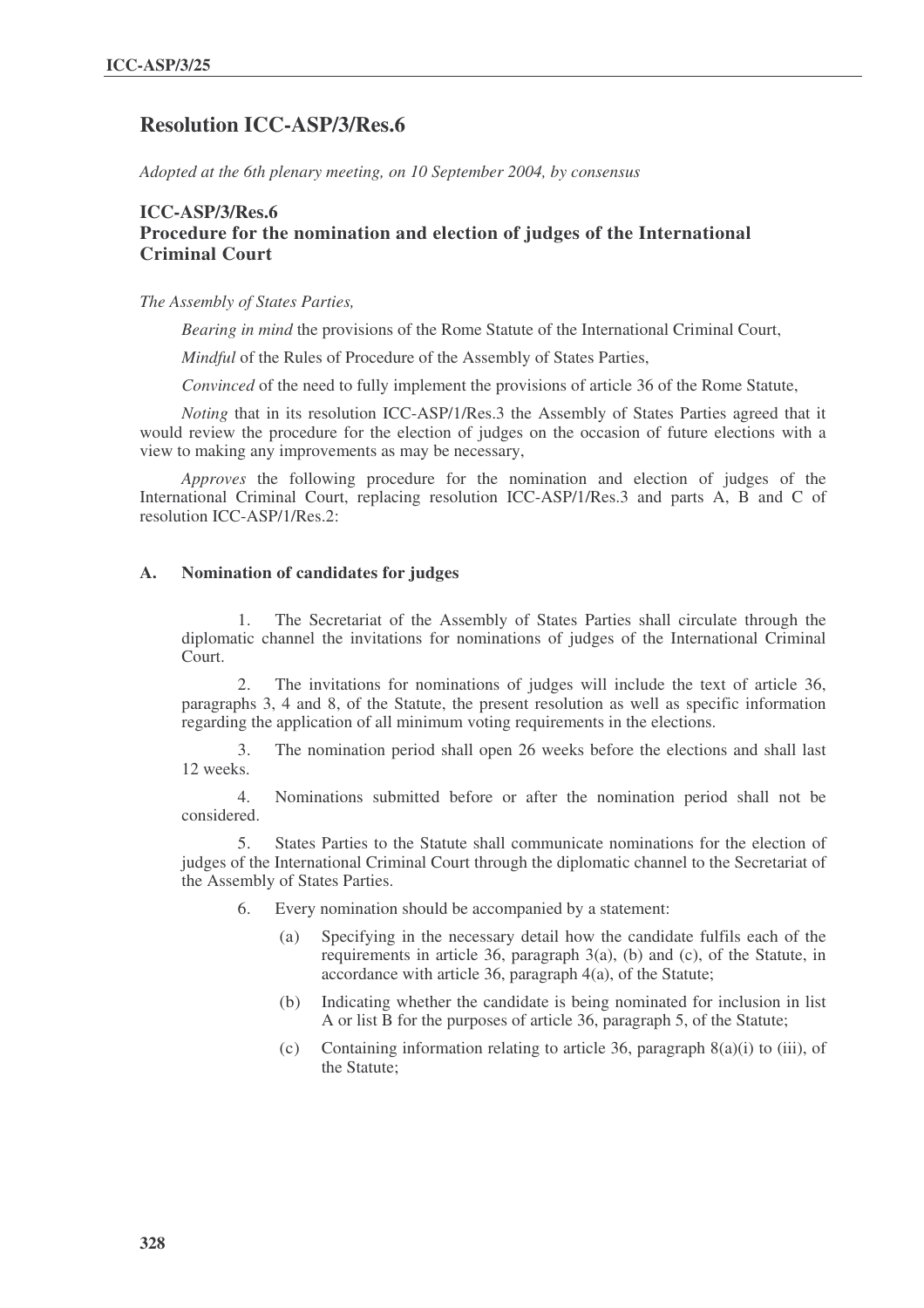- (d) Indicating whether the candidate has any expertise under article 36, paragraph 8(b), of the Statute;
- (e) Indicating under which nationality the candidate is being nominated for the purposes of article 36, paragraph 7, of the Statute, where a candidate is a national of two or more States.

7. States that have started the process of ratification, acceptance or approval of or accession to the Statute may nominate candidates for the elections of judges of the International Criminal Court. Such nominations shall remain provisional and shall not be included in the list of candidates unless the State concerned has deposited its instrument of ratification, acceptance, approval or accession with the Secretary-General of the United Nations before the end of the nomination period and provided that that State is a party to the Statute in accordance with article 126, paragraph 2, of the Statute on the date of the election.

The Secretariat of the Assembly of States Parties shall place the nominations of candidates for judges, the accompanying statements referred to in article 36 of the Statute and other supporting documentation on the Internet web site of the International Criminal Court, in any of the official languages of the Court, as soon as possible after receiving them.

9. The Secretariat of the Assembly of States Parties shall prepare a list in English alphabetical order of all persons thus nominated, with accompanying documents, and shall circulate it through the diplomatic channel.

10. Six weeks after the opening of the nomination period, the President of the Assembly of States Parties shall inform all States Parties through diplomatic channels and through specific information on the web site of the International Criminal Court on the number of candidates nominated with respect to each minimum voting requirement.

11. The President of the Assembly of States Parties shall extend the nomination period for two weeks, but no more than three times, if at the end of the nomination period any regional or gender minimum voting requirement<sup>13</sup> is not matched with at least twice the number of candidates fulfilling that requirement.

12. The President of the Assembly of States Parties shall extend the nomination period for two weeks at a time, if at the end of the nomination period the number of candidates remains less than the number of seats, or the number of candidates from list A or B remains less than the respective minimum voting requirement.

### **B. Election of judges**

13. The Bureau of the Assembly of States Parties shall fix the date of the election.

14. The Secretariat of the Assembly of States Parties shall prepare, in accordance with article 36, paragraph 5, of the Statute, two lists of candidates in English alphabetical order.

15. The election of judges shall be a matter of substance, and subject to the requirements of article 112, paragraph 7(a), of the Statute.

16. The persons elected to the Court shall be the 6 candidates who obtain the highest number of votes and a two-thirds majority of States Parties present and voting, provided that an absolute majority of the States Parties constitutes the quorum for voting.

17. When two or more candidates of the same nationality obtain the required majority, the candidate who receives the higher number of votes shall be considered elected.

18. No more than 13 candidates from list A and no more than 9 candidates from list B shall be considered elected, taking into account the number of judges remaining in office.

<sup>&</sup>lt;sup>13</sup> To be calculated in accordance with paragraph  $20(b)$ , second sentence, and paragraph  $20(c)$ , second sentence, only.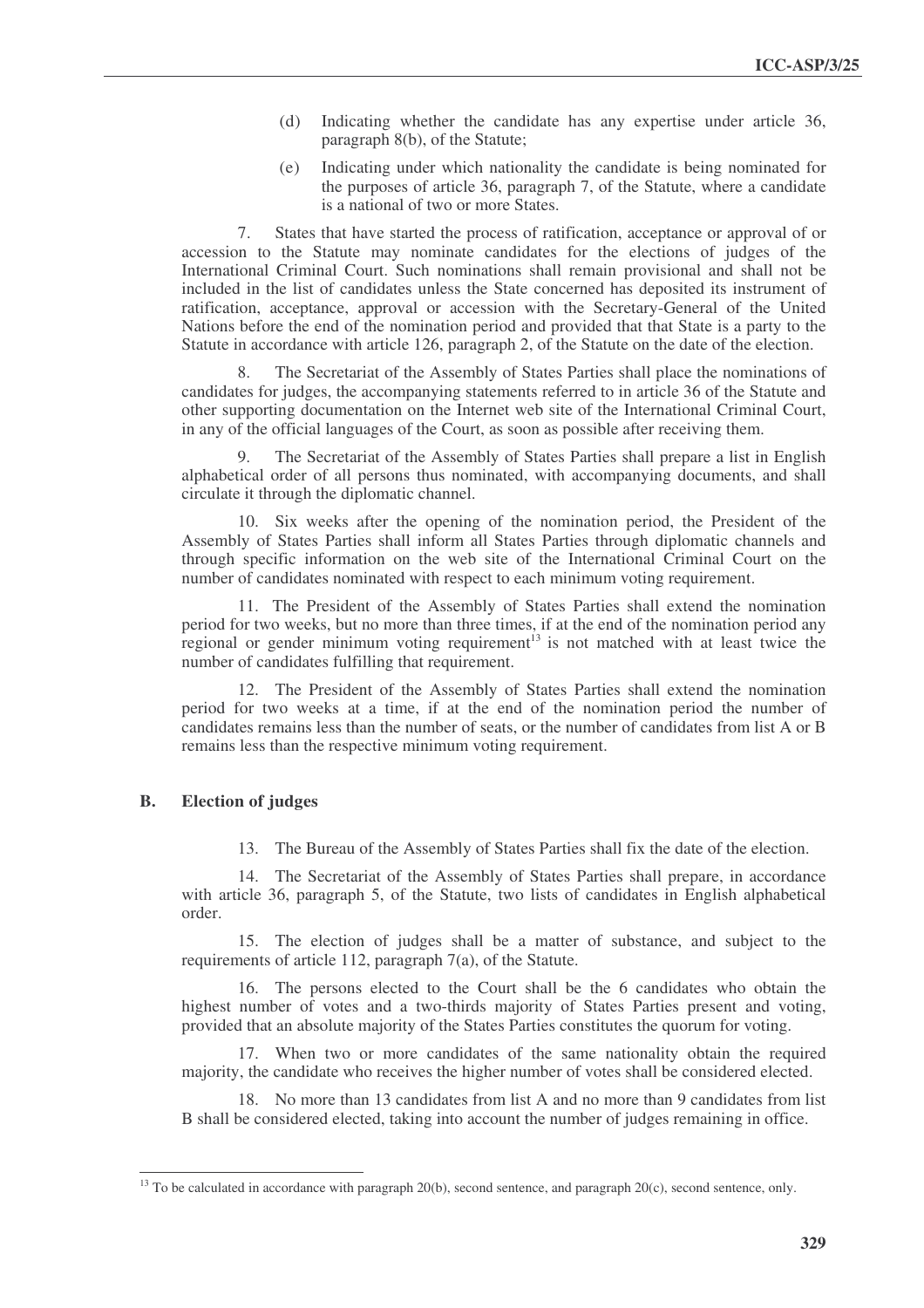19. States Parties shall, in the election of judges, take into account the need for the representation of the principal legal systems of the world, equitable geographical representation and a fair representation of female and male judges. They shall take into account the need to include judges with legal expertise on specific issues, including, but not limited to, violence against women and children.

20. During any given ballot, each State Party shall vote for no more candidates than seats to be filled, whereby it shall observe the minimum voting requirements regarding lists A and B, regional groups and gender. At the outset of each ballot, each minimum voting requirement shall be determined or discontinued in accordance with paragraphs 21 and 22.

- (a) Each State Party shall vote for a minimum number of candidates from lists A and B. For list A, this number shall be 9 minus the number of judges from list A remaining in office or elected in previous ballots. For list B, this number shall be 5 minus the number of judges from list B remaining in office or elected in previous ballots.
- (b) Each Party shall vote for a minimum number of candidates from each regional group. This number shall be 2 minus the number of judges from that regional group remaining in office or elected in previous ballots.

If the number of States Parties of any given regional group is higher than 16 at that moment, the minimum voting requirement for that group shall be adjusted by adding 1.

If the number of candidates from a regional group is not at least double the respective minimum voting requirement, the minimum voting requirement shall be half the number of candidates from that regional group (rounded up to the nearest whole number where applicable). If there is only one candidate from a regional group, there shall be no minimum voting requirement for that group.

(c) Each State Party shall vote for a minimum number of candidates of each gender. This number shall be 6 minus the number of judges of that gender remaining in office or elected in previous ballots. However, if the number of candidates of one gender is 10 or less, the minimum voting requirement for that gender shall be adjusted in accordance with the following formula:

| Number of candidates | Minimum voting requirement shall not exceed: |  |
|----------------------|----------------------------------------------|--|
| 10                   | 6                                            |  |
| 9                    | 6                                            |  |
| 8                    | 5                                            |  |
|                      | 5                                            |  |
| 6                    | 4                                            |  |
| 5                    | 3                                            |  |
| 4                    | 2                                            |  |
| 3                    |                                              |  |
| $\mathcal{D}$        |                                              |  |
|                      | 0                                            |  |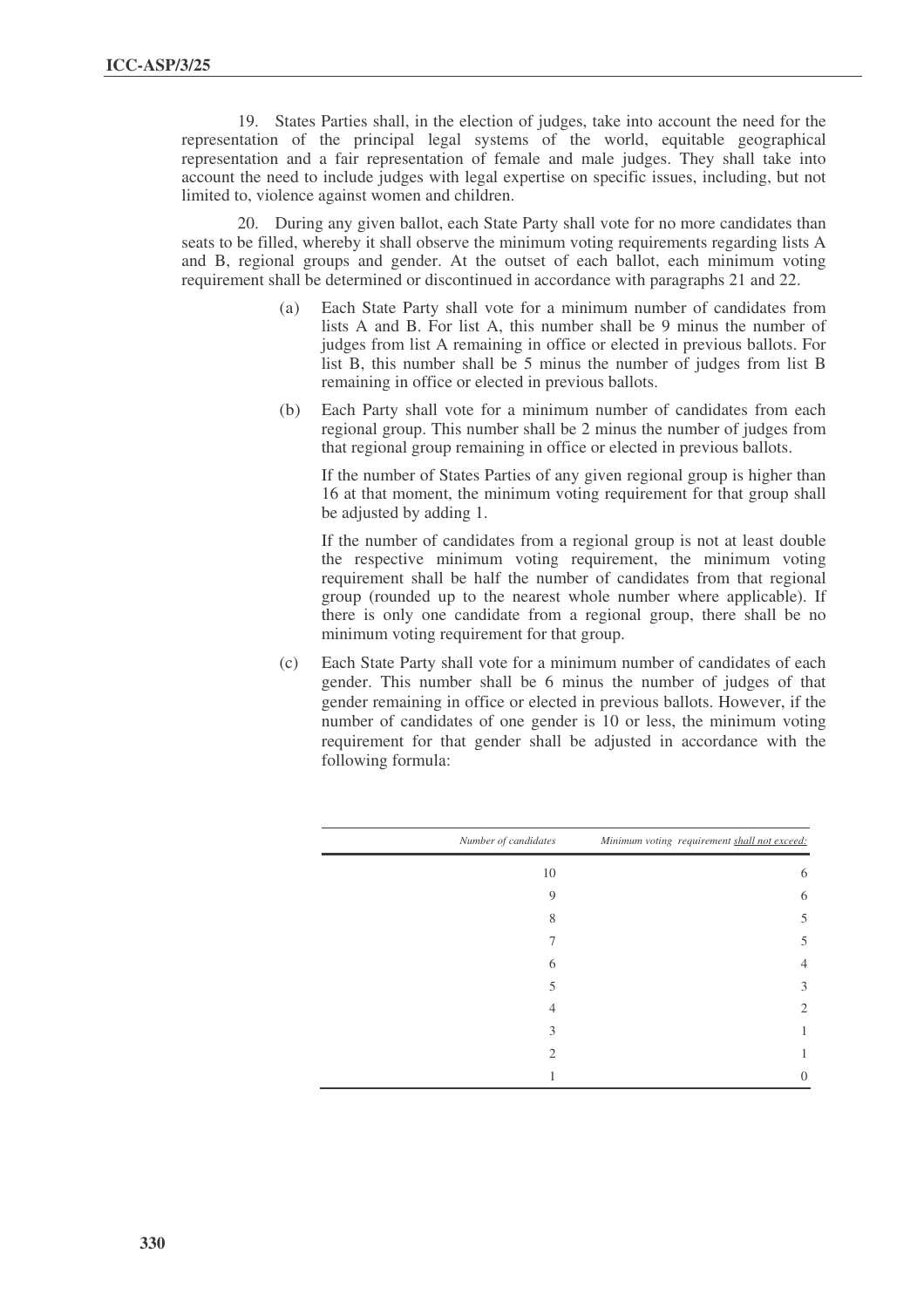21. Each minimum voting requirement shall be adjusted until that requirement can no longer be met, whereupon the use of that requirement shall be discontinued. If an adjusted voting requirement can be met individually, but not jointly, the use of all regional and gender voting requirements shall be discontinued. If, following four ballots, there still remain seats to be filled, these minimum voting requirements shall be discontinued. The minimum voting requirements regarding lists A and B shall be applied until they are fulfilled.

22. Only ballot papers observing the minimum voting requirements shall be valid. If a State Party fulfils the minimum requirements using less than the maximum number of votes allowed for that ballot, it may abstain from voting for the remaining candidates.

23. Once regional and gender voting requirements are discontinued and the minimum voting requirements regarding lists A and B are fulfilled, each further ballot shall be restricted to the most successful candidates of the previous ballot. Before each ballot, the candidate (or, in the event of a tie, the candidates) having obtained the lowest number of votes in the previous ballot shall thus be excluded, provided that the number of candidates remains at least twice the number of seats to be filled.

24. The President of the Assembly of States Parties shall be responsible for the election procedure, including the determination, adjustment or discontinuation of the minimum voting requirements.

25. Ballot papers shall be organized in a manner facilitating such an election process. The minimum voting requirements, the adjusted requirements and the discontinuation of any requirements shall be clearly indicated on the ballot papers. Before the day of the election, the President shall distribute to all States Parties copies of the instructions and samples of the ballot papers. On the day of the election, clear instructions and sufficient time shall be given for each ballot. In each ballot, before the voting process is concluded, the President shall repeat the instructions and the minimum requirements to allow each delegation to verify that its vote meets those requirements.

26. The Assembly of States Parties shall review the procedure for the election of judges on the occasion of future elections with a view to making such improvements as may be necessary

#### **C. Judicial vacancies**

27. In the event of a judicial vacancy in accordance with article 37 of the Rome Statute, the procedures for the nomination and election of judges shall apply mutatis mutandis, subject to the following provisions:

- (a) Within one month of the occurrence of the judicial vacancy, the Bureau of the Assembly of States Parties shall fix the venue and date of the election, which should not be later than 20 weeks after the occurrence of the vacancy.
- (b) The nomination period shall open 12 weeks before the elections and shall last 6 weeks.
- (c) If the judicial vacancy reduces the number of judges from list A to below 9 or the number of judges from list B to below 5, only candidates from the underrepresented list can be nominated.
- (d) If at the time of the election a regional or gender minimum voting requirement is not fulfilled, only candidates that can satisfy any of the underrepresented regional minimum voting requirements as well as the underrepresented gender minimum voting requirement can be nominated.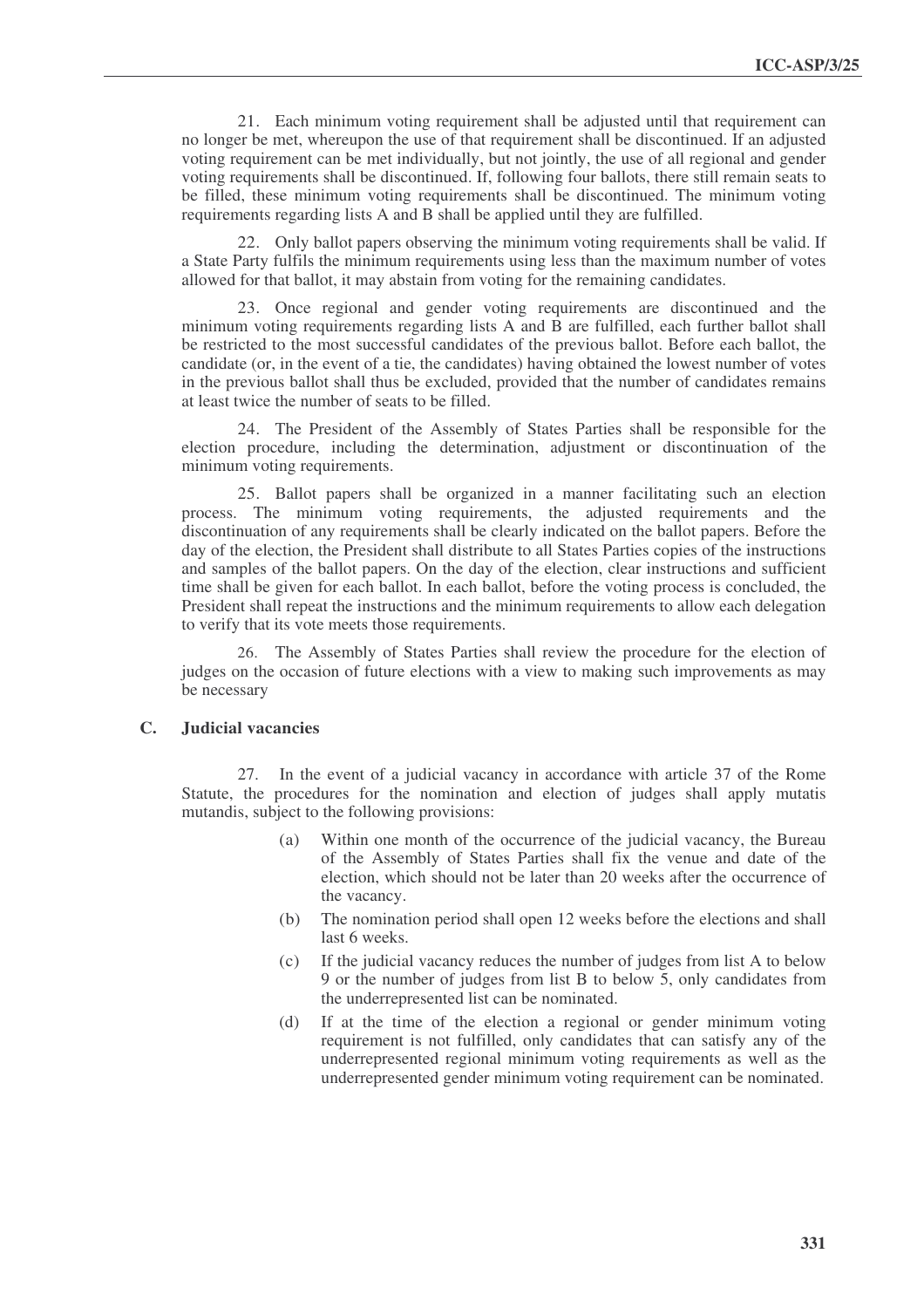(e) A judge elected to fill a vacancy shall serve for the remainder of the predecessor's term and, if that period is three years or less, shall be eligible for re-election for a full term under article 36 of the Statute.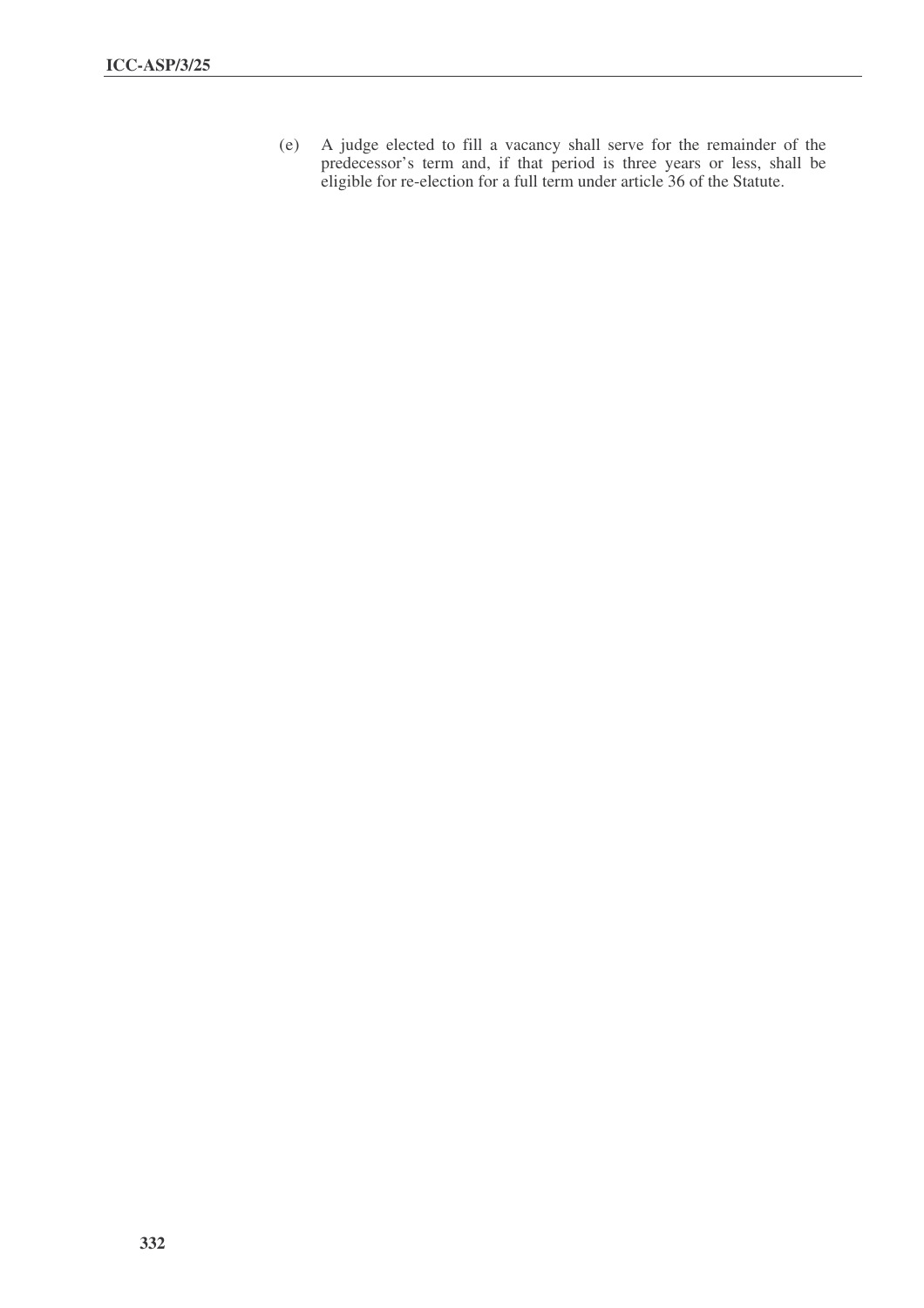## **Annex I**

### **Illustrative tables of minimum voting requirements**

The following tables are included for illustration purposes only.

Table 1: Minimum voting requirements for list A

| If the number of judges from list A remaining in office<br>or elected in previous ballots is: | then the minimum voting requirement for<br>list A is: |
|-----------------------------------------------------------------------------------------------|-------------------------------------------------------|
| 9 or more                                                                                     | fulfilled                                             |
| 8                                                                                             |                                                       |
| $\overline{7}$                                                                                | 2                                                     |
| 6                                                                                             | 3                                                     |
| 5                                                                                             | 4                                                     |
| $\overline{4}$                                                                                | 5                                                     |
| 3                                                                                             | 6                                                     |
| $\overline{2}$                                                                                | 7                                                     |
| 1                                                                                             | 8                                                     |
| $\theta$                                                                                      | 9                                                     |
|                                                                                               |                                                       |

Table 2: Minimum voting requirements for list B

| If the number of judges from list B remaining in office<br>or elected in previous ballots is: | then the minimum voting requirement for<br>$list B$ : |
|-----------------------------------------------------------------------------------------------|-------------------------------------------------------|
| 5 or more                                                                                     | fulfilled                                             |
| $\overline{4}$                                                                                |                                                       |
| 3                                                                                             | 2                                                     |
| $\overline{2}$                                                                                | 3                                                     |
| 1                                                                                             | 4                                                     |
| $\Omega$                                                                                      |                                                       |

Table 3: Regional minimum voting requirements

| If the number of judges from a given region remaining in<br>office or elected in previous ballots is: | then the minimum voting requirement for that<br>region is: |  |
|-------------------------------------------------------------------------------------------------------|------------------------------------------------------------|--|
| 3 or more                                                                                             | fulfilled                                                  |  |
| 2                                                                                                     |                                                            |  |
|                                                                                                       |                                                            |  |
| $\Omega$                                                                                              |                                                            |  |

(Further adjustments might be necessary in accordance with para. 21 (b) of the resolution.)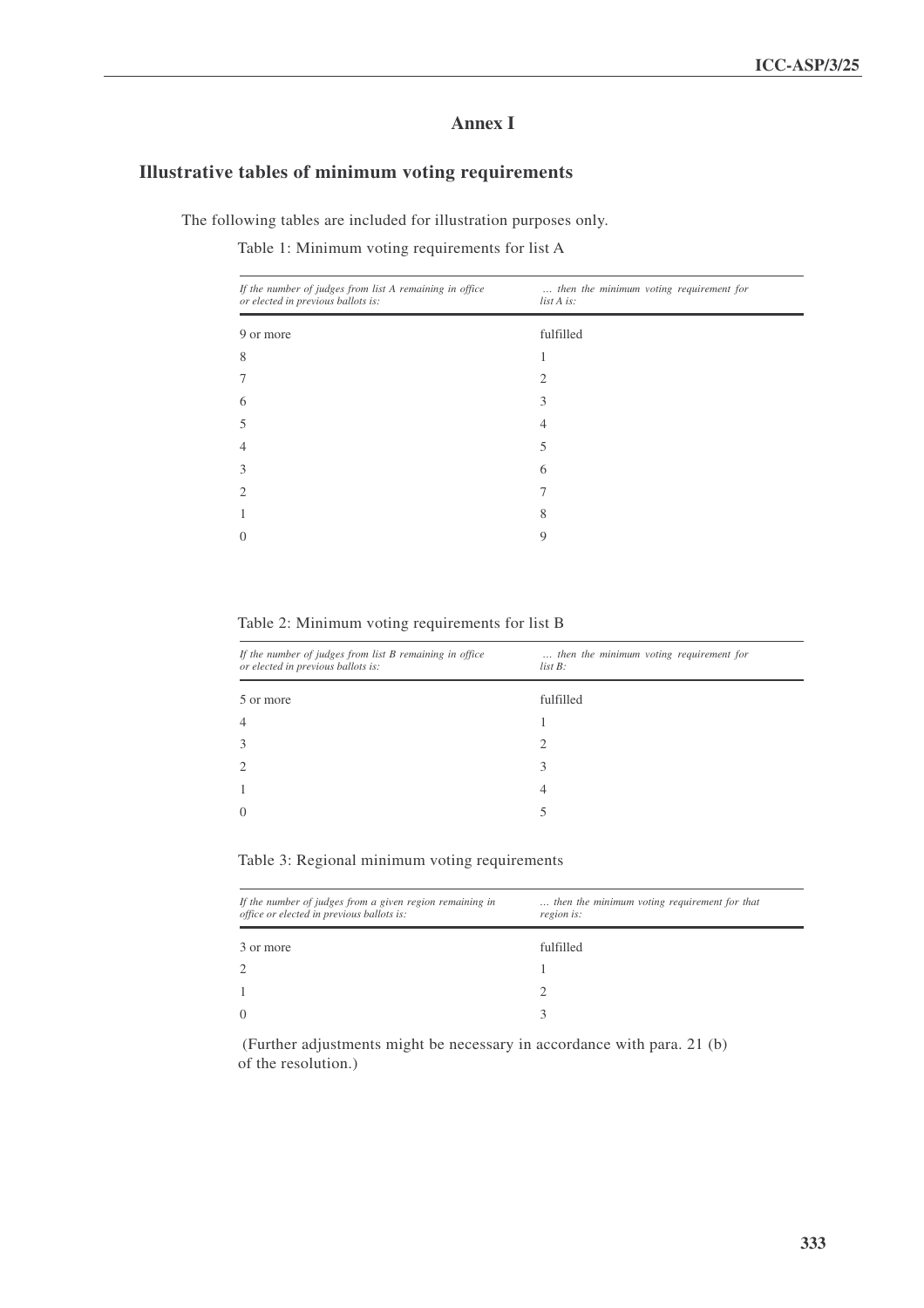| If the number of judges from one gender remaining in<br>office or elected in previous ballots is: | then the minimum voting requirement for that<br>gender is: |  |
|---------------------------------------------------------------------------------------------------|------------------------------------------------------------|--|
|                                                                                                   |                                                            |  |
| 6 or more                                                                                         | fulfilled                                                  |  |
| 5                                                                                                 |                                                            |  |
| 4                                                                                                 | 2                                                          |  |
| 3                                                                                                 | 3                                                          |  |
| $\overline{2}$                                                                                    | 4                                                          |  |
| 1                                                                                                 |                                                            |  |
| $\overline{0}$                                                                                    | 6                                                          |  |

### Table 4: Gender minimum voting requirements

(Further adjustments may be necessary in accordance with para. 21(c) of the resolution.)